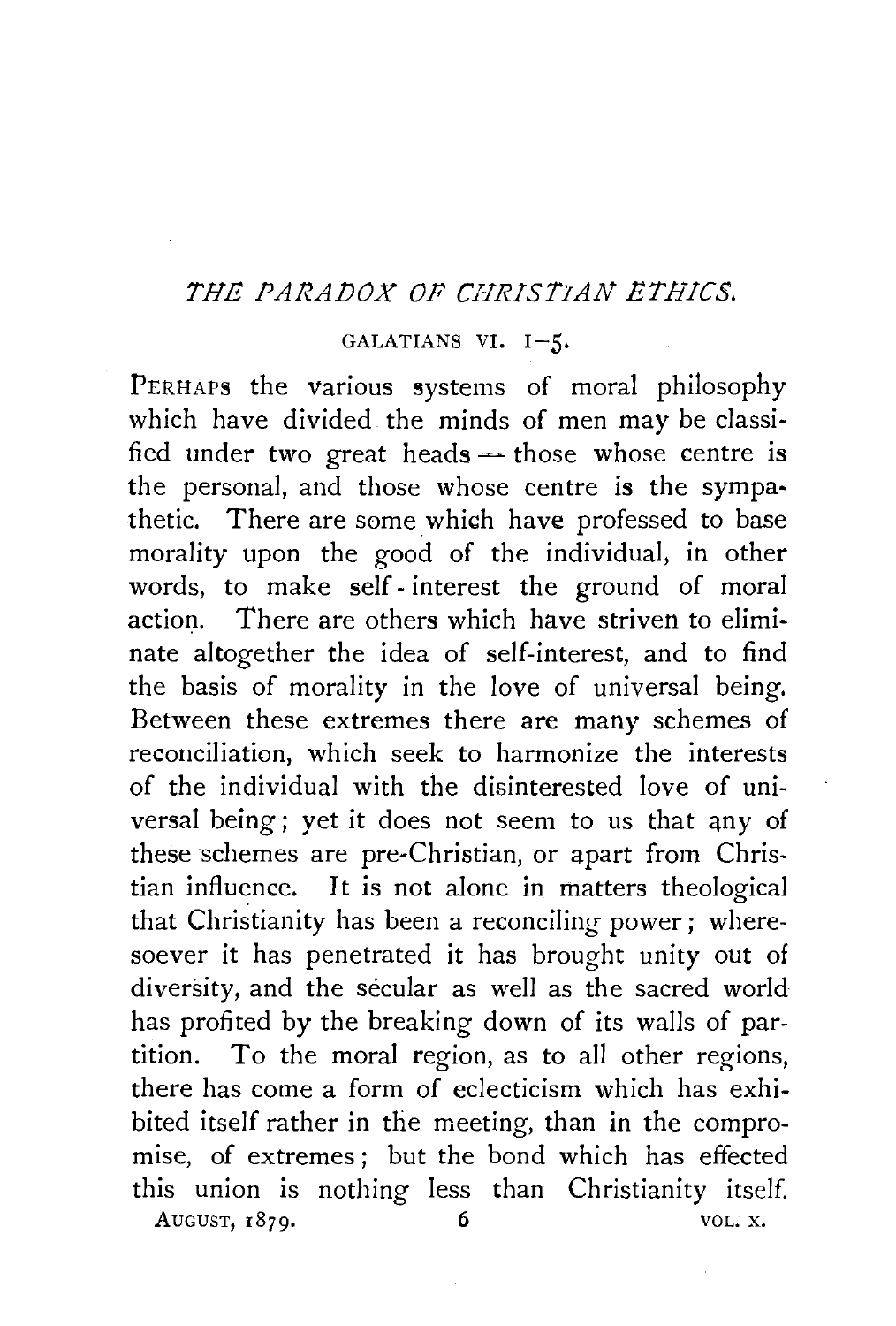"Bear ye one another's burdens, for every man must bear his own burden," are the striking words in which is conveyed the fact that Christianity has joined the poles of moral opposition. The conjunction of' the poles does not at first sight strike the mind as natural ; it has all the effect of a paroxysm, and all the force of a paradox. There have been men impressed with the weight of their own burden, and there have been men chiefly impressed with the weight of the burden of others; but it does not naturally occur to either of these that there is any possibility of a logical connection between them. How little such a connection occurs to the common thoughts of men will only be fully seen when we revert to the time when Christianity was not yet a power in the world.' If we would see how strongly the Christian atmosphere has contributed to produce the idea of a possible union between self-interest and the interest of others, we must strive to approach the moral world ere yet it had received the· Christian atmosphere; we must endeavour to view it in "its unaided condition, and study its efforts to work out the problem alone. The result of that study will inevitably be the conviction that the pre-Christian world did not solve the problem, and the clearer recognition of the fact that the connection between the individual and the race is a direct product of the Christian consciousness.

There may be said.to be three great national types of morality in the ancient world - the philosophic Greek, the Buddhist, and the Jew. The Greek was occupied solely with the question how a man was to bear his own burden. Great as was the difference between the Stoic and the Epicurean, they were at one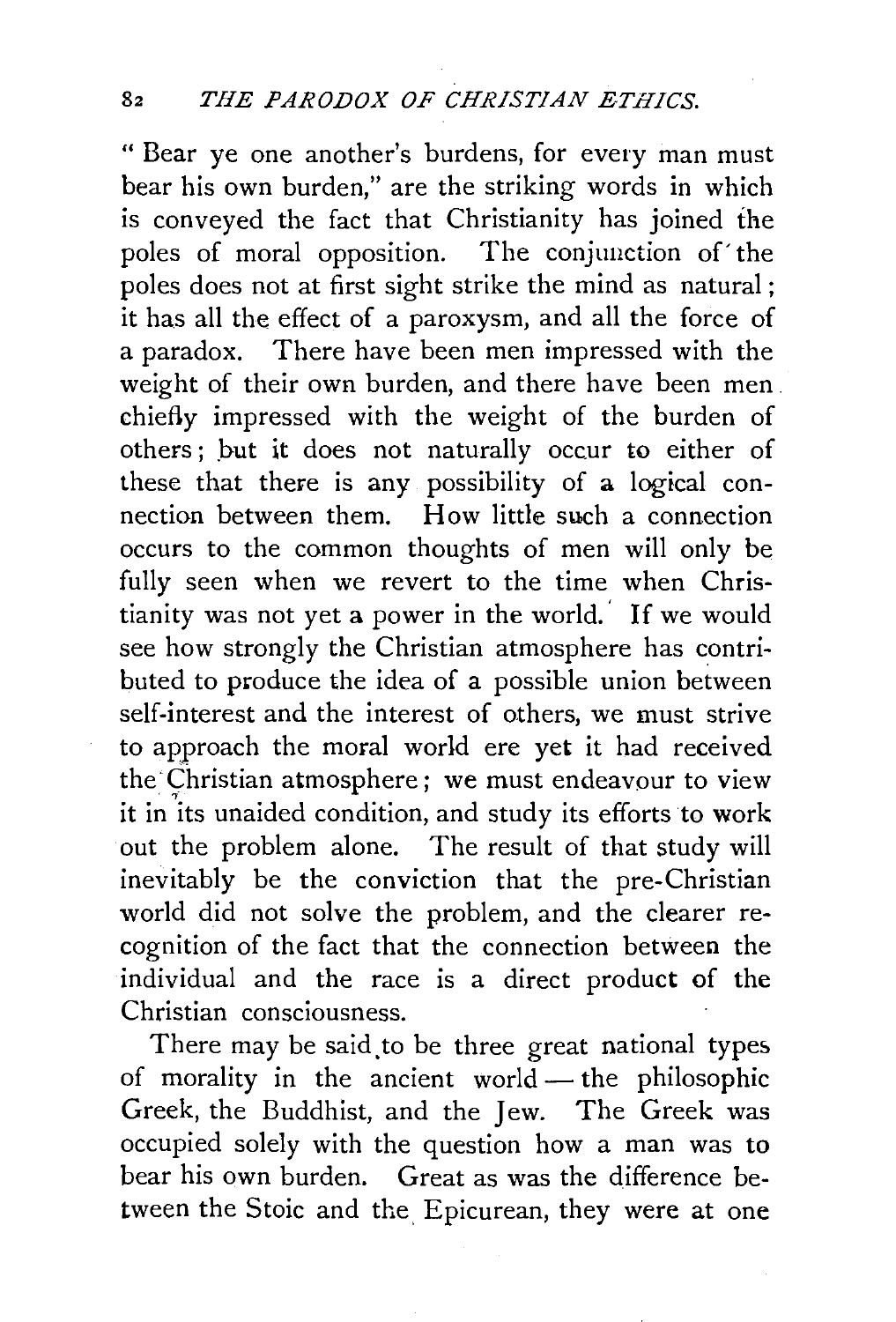in this, that the leading aim of both was the securing of individual happiness. They sought that happiness in different, in some respects in opposite, ways; yet the object they sought was essentially the same. The Epicurean started with the pursuit of personal enjoyment, and professed to find his goal in that balance of the sensuous pleasures which produces an equable calm. The Stoic started with the revulsion from personal enjoyment, and professed to find his happiness in that devotion to abstract virtue which disregards alike life's pleasures and its pains. Yet, unconsciously to themselves, the Epicurean and the Stoic had met: what the one called personal enjoyment was simply what the other called virtue. The Epicurean tried to balance the pleasures of the senses, and received as *his*  reward the sense of an unruffled calm ; the Stoic tried to be indifferent to life's pleasures and pains, and he called that Epicurean calm of indifference by the exalted name of virtue. There was no practical divergence in their morality; they both had one goal, and that goal was self- preservation. How a man was to bear his own burden, how he was to save his soul alive, and how he was to preserve his individual dignity and avoid his individual dangers, was the all-absorbing question in the moral meditations of the Greek. Even the lofty morality of Platonism is only lofty on this one side-the aspiration of the individual soul after the preservation of its own individual purity. Its virtues never rise into the region of selfsacrifice; its precepts never soar beyond the duties of self-restraint. The nearest approach they make to the love of the human brotherhood is in the inculcation of bare justice between man and man ; they see not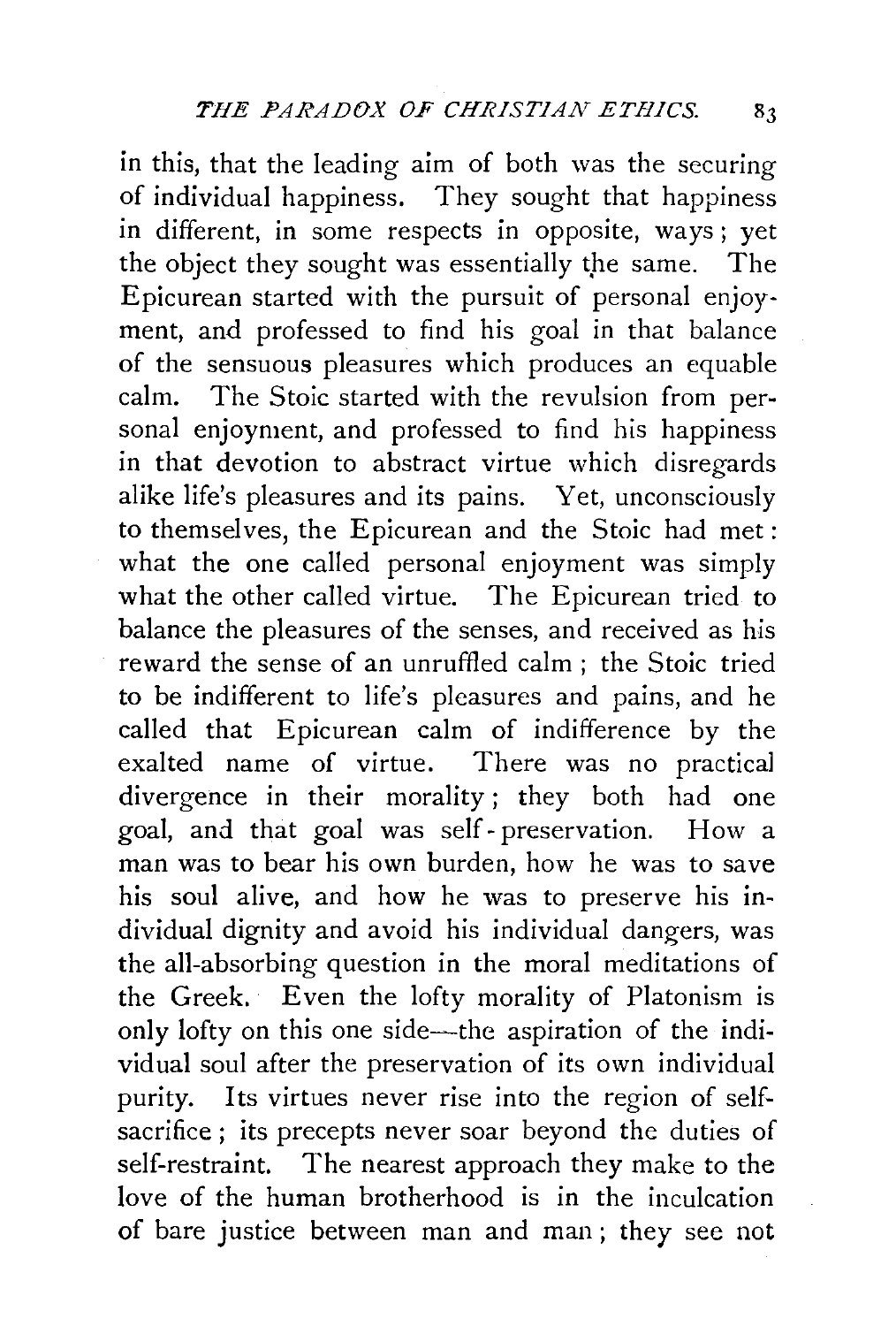yet that generosity transcends justice. To be prudent, to be temperate, to be brave, to be incapable of yielding to the seduction of material things, are the only moral heights to which the Greek mind, in its highest moral representative, has ever dared to aspire : the element of self-seeking shuts out the element of sacrifice, and through all its precepts there runs the one refrain, "Every man must bear his own burden."

Exactly at the opposite remove from the Greek stands the ethical life of the Buddhist. If the refrain of Greek morality is, "Every man must bear his own burden," the refrain of Buddhist life is, " Bear ye one another's burdens." The moral peculiarity of Buddhism is its search for brotherhood. It is this quest which has made it a missionary power in the world, which has prompted it to break down caste and to proclaim the universal priesthood of humanity. Yet here we find the very opposite error to that which had influenced the Greek mind. The Greek, in his devotion to individualism, forgot the interests of brotherhood ; the Buddhist, in his devotion to brotherhood, forgot the interests of individualism. His aim was essentially the sacrifice of self, and he contemplated that sacrifice as in itself an end. He viewed it, not as the Christian views it-as a source of spiritual enrichment to the life of the individual soul, but as a gulf of nothingness into which the individual soul might empty out its individuality. Self-sacrifice was to the Buddhist a means of suicide, and he welcomed it because it *was*  a means of suicide. He was weary of his own personality, and he wanted above all things to get rid of it. His efforts to live-for others were prompted chiefly by his desire to die. That desire of death was the only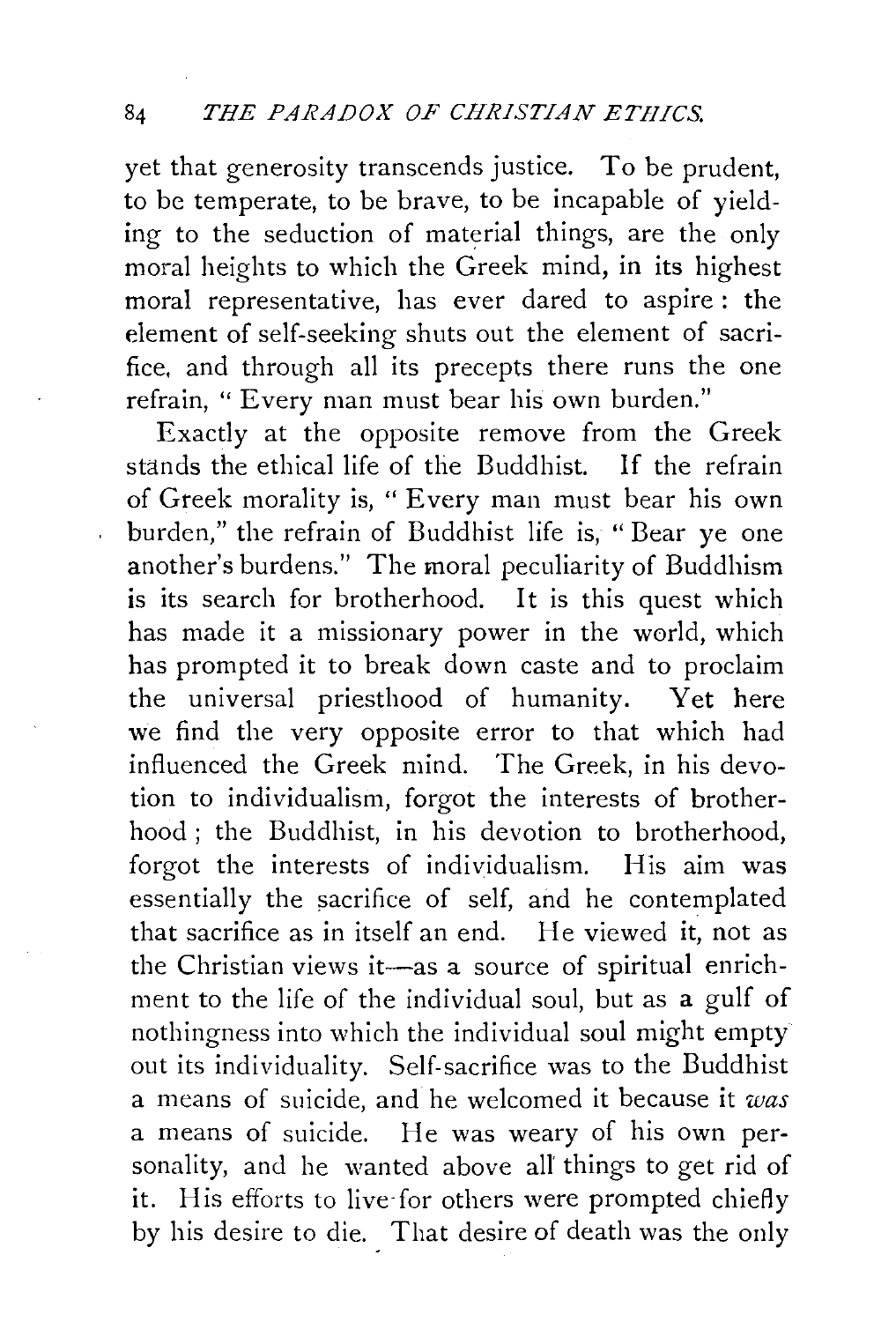one which he permitted himself to indulge. He held that man had reached the crown of his being when he was able to wish that he might wish for nothing, Goaded on by that impulse of self-recklessness, the Buddhist plunged into the sea of human brotherhood, and succeeded in bringing to the shore many a shipwrecked and drowning mariner; yet his efforts to save life were dictated by the conviction that life was not worth saving, and his work for the good of others was prompted by the despair of his own.

Between these two extremes of the Greek and the Buddhist the Jew stands as an intermediary, or rather as one who attempts without success to mediate. The morality of Judaism is, philosophically speaking, an effort at reconciliation between Greek individualism and Indian self-forgetfulness. It strives to give pro· minence to both. It prescribes to the personal life a definite number of duties which it holds to be necessary to warrant his membership in the Jewish commonwealth; but, on the other hand, it sets apart in its Decalogue a distinct table of duties which it considers to be binding upon one man towards another. Here there is at least an attempt to meet the two sides of the great problem. It must be confessed, however, that, in defining the relations of man to man, the code of Judaism is by no means so complete as in defining the duties of man to himself. Its individualism is stronger than its humanism. If we take the second table of the Decalogue as an exhibition of the impersonal side of Jewish ethics, we shall be struck with the fact that, with one exception, there is no positive duty demanded from man to man. In the Chapter of Galatians which we have made the basis of this inquiry,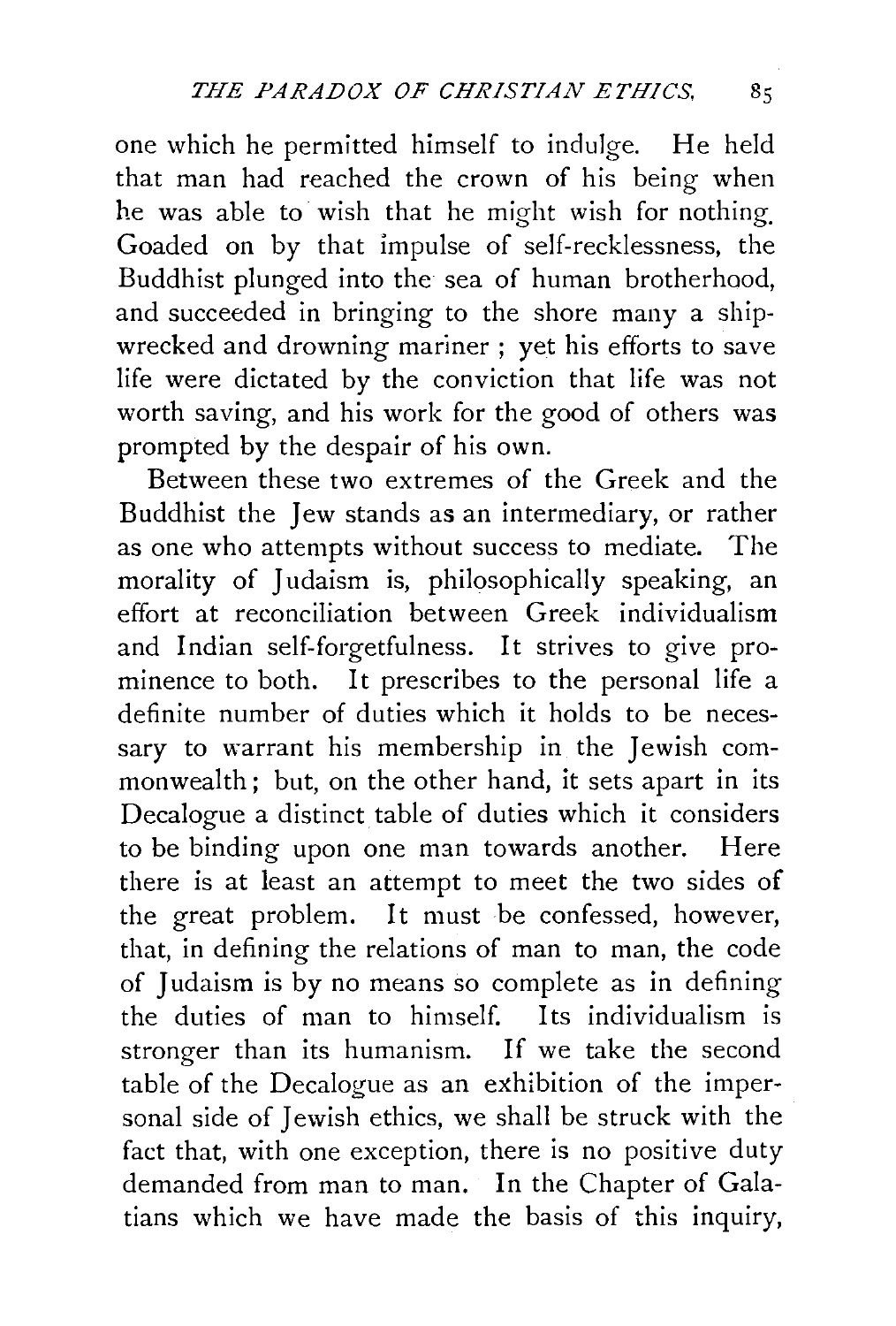St. Paul declares that the bearing of one another's burdens is the fulfilling of the law of Christ. He evidently uses the expression "law of Christ" in antithesis to the law of Moses. He clearly implies that the law of Moses never reached the positive stage of burden-bearing ; it only attained the negative stage of abstaining from injury. It did not formally enjoin a man to do good to his neighbour ; it confined him to the injunction not to hurt his neighbour. The virtuous man in relation to others was he who could keep the precepts of the law, beginning with the words, "Thou shalt not." It was reserved for another religion to inculcate a morality of love, whose precepts had the positive ring, "Thou shalt." The, one solitary exception is that commandment which exhorts to the honouring of parents ; yet even this does not reach to the conception of burden-bearing, while the promise of personal profit which is attached to its performance brings back the precept within the range of individual interests. Whatever of absolute morality may be implied in the Jewish law, there is expressed in that law only one half of the "categorical imperative" which legislates to the conscience its code of human brotherhood. It emphasizes the fact that man must cease to do evil, but it does not formally express the precept that he must learn to do well. The great problem which divided the heathen world still remains unsolved, and the duty which the individual owes to himself has as yet found no satisfactory point of union with the duty which he owes to his brother.

That reconciliation which Judaism failed to effect has at length been worked out by Christianity. Here, for the first time, a really successful effort has been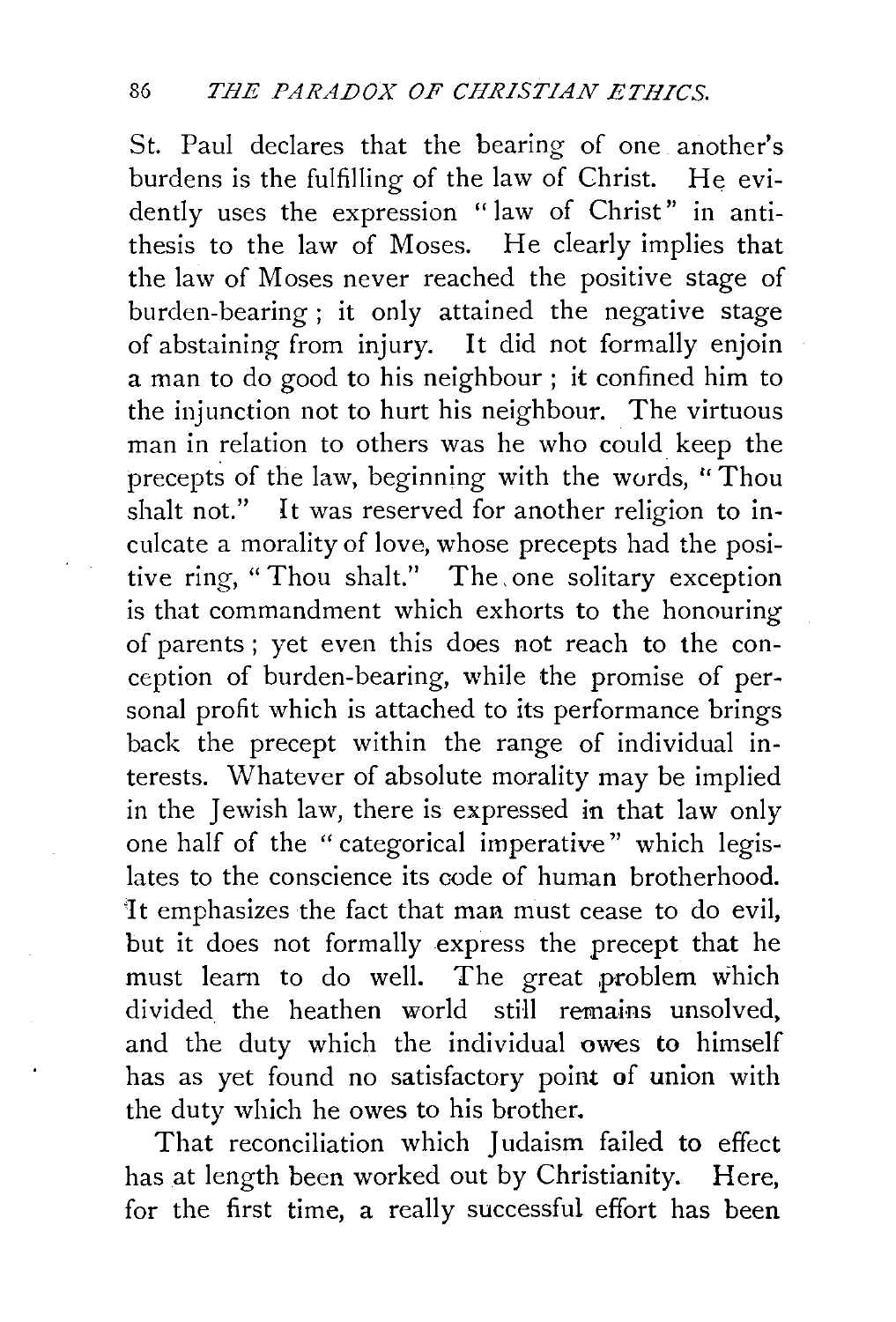made to strike the balance between self-preservation and self-forgetfulness. In the first five Verses of this Sixth Chapter of Galatians we are introduced to an ethical scheme whose very conception indicates the deep spiritual insight of its author. It seems to us that in this remarkable passage the Apostle has embodied his views in three distinct principles, which yet combine to produce the unity of the Christian life. First, in opposition to the Greek spirit of individualism, he declares that the spiritual are the most sympathetic. Second, in opposition to the Buddhist spirit of self-annihilation, he declares that the sympathetic are the most self-reflective. Third, as a bond of final and permanent union between these, he declares that the pain of self-reflection is removed by the sense of sympathy. At each of these in succession we must briefly glance.

I. The Apostle affirms that the spiritual man, that is, the man of the highest individuality, is he whose life is least contained within himself, who is most sympathetic towards others. " If a man be overtaken in a fault, ye which are *spiritual* restore such an one in the spirit of meekness." The language is not such as we should have expected. It might have been thought that St. Paul, in seeking out helpers for the fallen, would have appealed to those whom he knew to be themselves in the same condemnation. It might have been expected that he would have used such language as this : "Ye who yourselves have been overtaken in a fault, ye who know what it is to be tempted, I appeal to you to shew some charity to those who have surprised the world, and surprised themselves, by a sudden fall from virtue." But St. Paul knew better. He was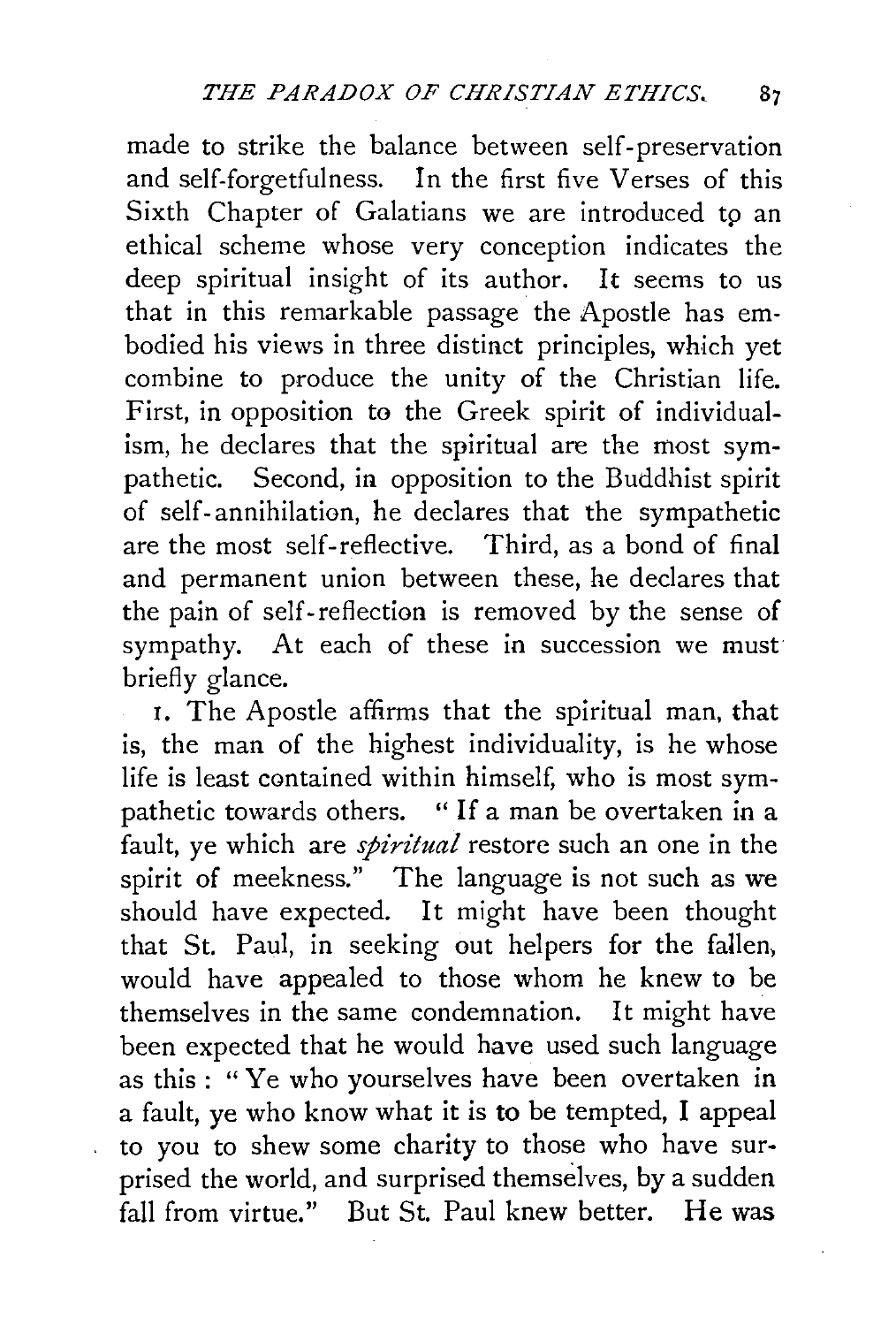far too deep a discerner of human nature not *to* see that the fallen have no sympathy with the fallen, that purity alone can pardon, that the spiritual alone can restore. The Christian paradox is here, after all, only a paradox to the worldling. The moment a man becomes spiritual, he becomes conscious of the fact that his want of spirituality constituted his want of charity. Sin is selfishness, and selfishness is one-sided.individualism. A bad man cannot love even badness, unless it be in his own breast. He hates in others the sins which he himself holds most dear ; he would most severely punish in others the fault for whose committal he claims a special license. St. Paul practically tells the fallen not to go to the fallen for sympathy, but to seek forgiveness from those who are not in their own 'condemnation. The spiritual, he says, alone can restore; for they alone are able to place themselves in thought on a level of equality with those whose wounds they bind. The act of restoration demands the "spirit of meekness" in him who performs it; it demands that the restorer should not throw down his pardon from the summit of a lofty eminence, but that he should himself first descend from the eminence, and, standing upon the common soil of brotherhood, hold out his hand to lift the fallen.

It will be seen that the Apostle claims for this principle an essentially Christian origin. To carry it out is in his view to "fulfil the law of Christ." It is the law of Christ because it is the life of Christ. If the spirit of charity, the ability to bear the weaknesses of others, is proportionate to the amount of spirituality in him who is called to bear them, it follows indisputably that the most successful of all burden-bearers must be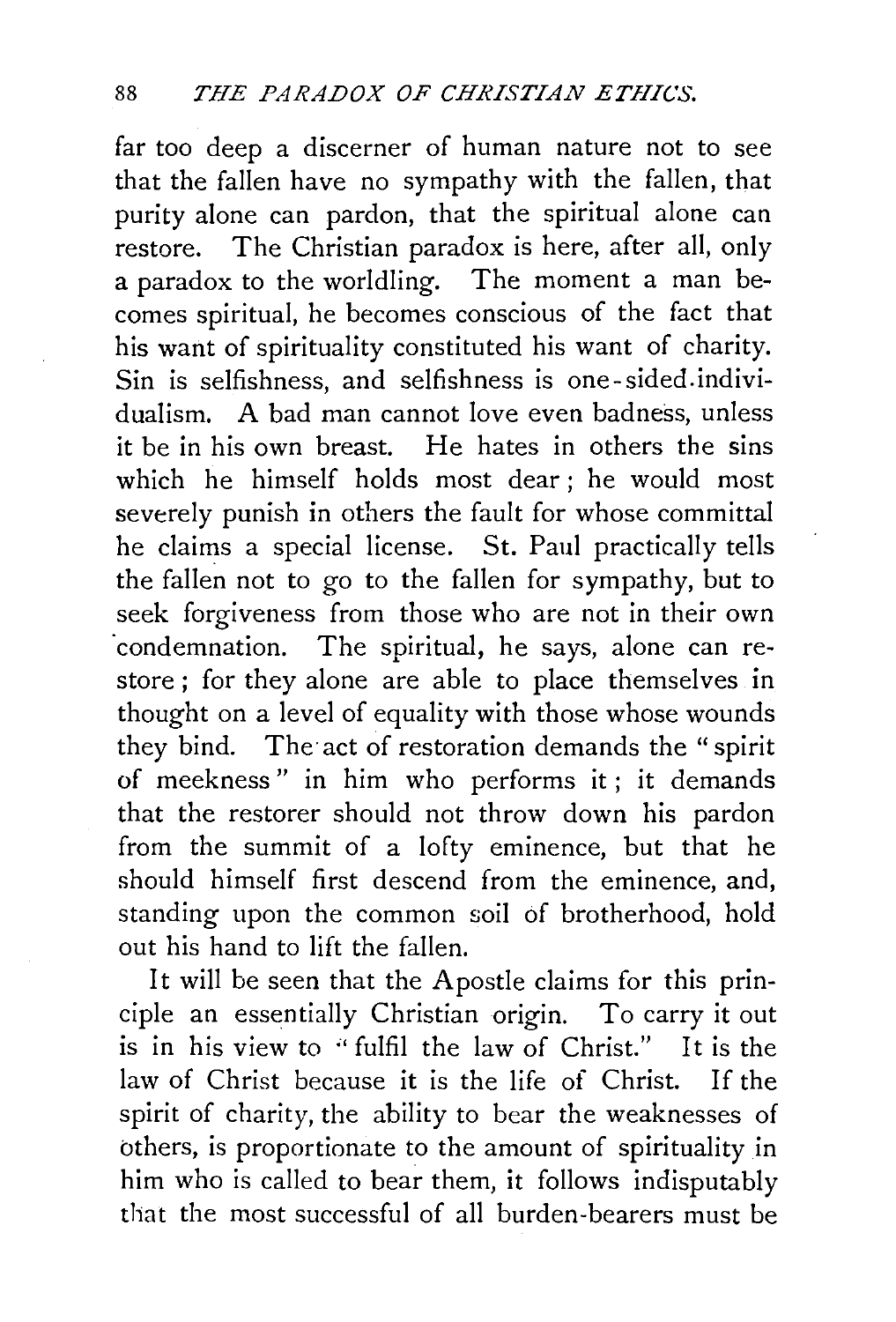the Son of Man. It is announced, as a distinguishing feature of the Son of Man, that He has power to forgive sins. There is more emphasis laid on his passive than on his active power, more stress put on his ability to bear than on his ability to do. And the reason is plain : his passive power is the special proof of his spirituality. It is just because his nature is the purest of all natures that his charity is the most outflowing of all charities: containing within Himself all perfections, He bears within Himself every burden of the imperfect. If we place, as a mere ethical study, the figure of the Master over against' the figure of the disciples, we shall find that the prominent difference between them consists in their ideal of power. The disciples habitually reverence the power which manifests itself in action; they seek the twelve thrones on which they may judge the world, and aspire to sit in the kingdom at the right and left hand of the Father. The Master, on the other hand, idealizes the power of suffering ; He seeks no greater glory than to bear the sins of humanity, aspires to no higher crown than the love inspired by sacrifice. The difference is not one upon the surface; it implies even more than it reveals. It is neither more nor less than the difference between spirituality and selfishness. Where a man's ideal is, there his heart will be ; for his ideal is only the measure of his heart seen outwardly. He who reverences active power reverences his own individuality in opposition to the individuality of others; he who desires the good of others proves by the very breadth of the desire that his own individual nature is enriched by the element of love. The Son of Man, because he is the Son of Man, because his own individual nature is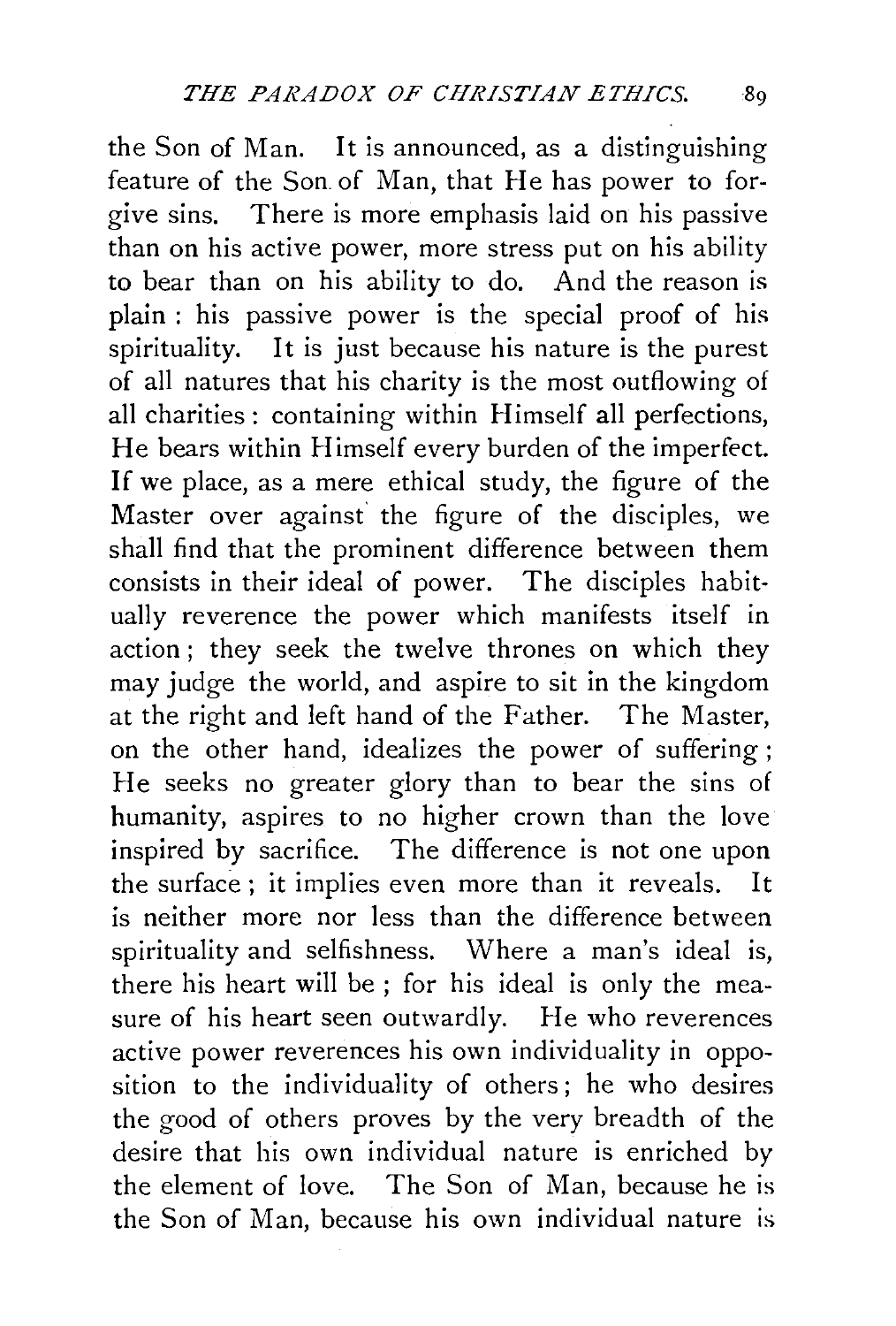the highest of all, because He is the purest spiritual existence which the world has yet seen, is the existence of all others most accessible to the impure. The writer to the Hebrews says that the High Priest of the Christian faith is One who can be touched with the feeling of our infirmities, although Himself without sin: he might have said, *because* Himself without sin. According to the Christian system, it is just the sinlessness of the Son of Man which makes Him a successful sin-bearer, just the sinfulness of the sons of men which makes them unable to bear sin. The thought runs like a thread through the whole Gospel narrative. Christ forgives those special forms of evil which are most alien to his nature, and which his disciples cannot forgive, because they are the forms most akin to their own. They come to the gates of a Samaritan village which, in the spirit of intolerance, are closed against them. The disciples see in that intolerance a picture of their own narrowness and bigotry ; but the recognition adds to, instead of palliating, the sin. They are for no half measures, no tempering of justice with mercy. They desire to express their indignation by the exaction of a full and adequate pen~ alty, and will be satisfied with nothing less than the descent of the avenging fire from heaven. But there is one spirit among them whose nature is absolute tolerance. The Son of Man has never from the beginning harboured within his heart one thought of Jewish bigotry: to Him alone of all that company the intolerance of Samaria is an alien thing. Yet of all that company He alone has mercy for the intolerant. Perfect charity alone is willing to spare the uncharitable. The disciples, recognizing their own image in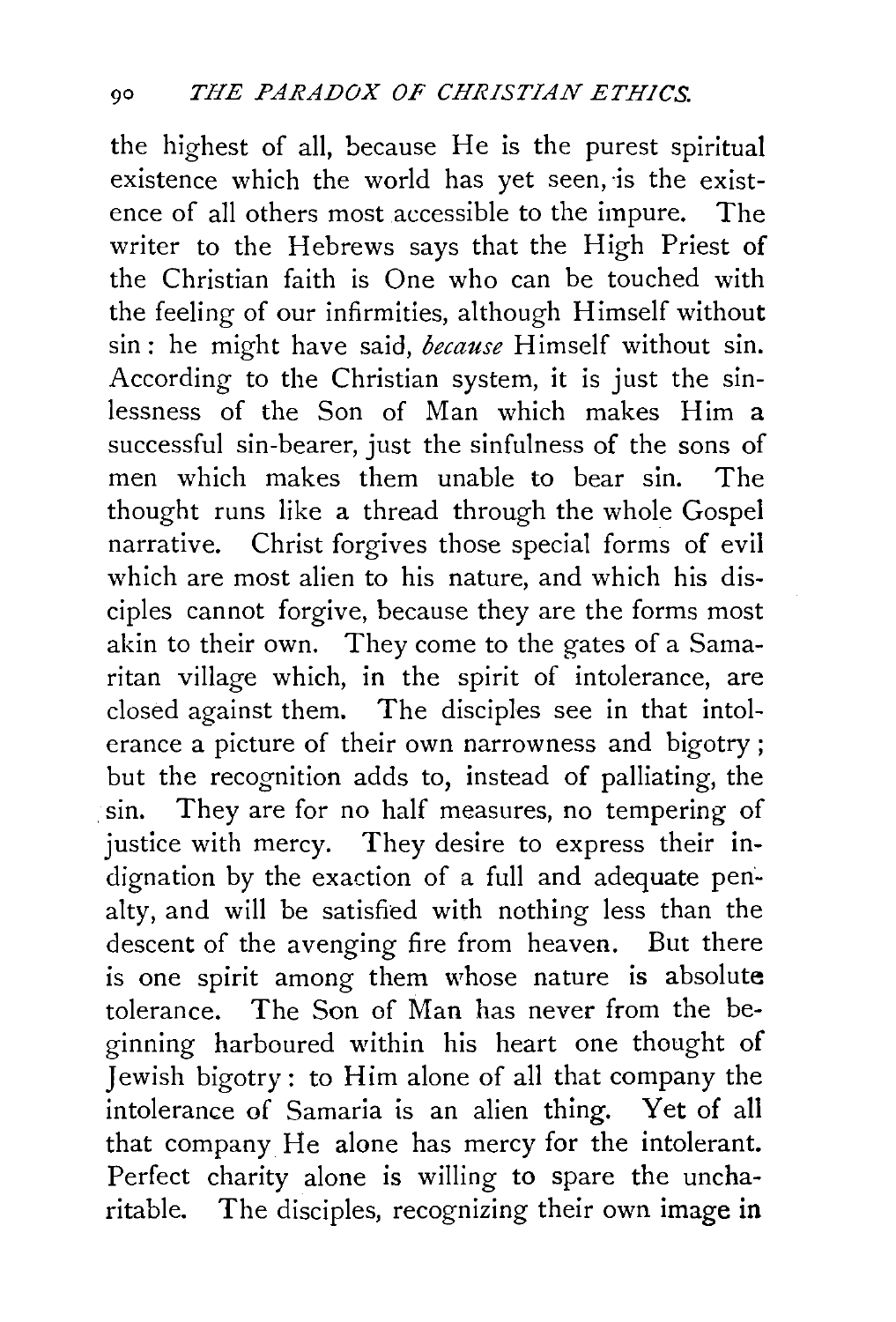another, are ready to consume it with the fire of the Inquisition; the Son of Man, beholding in that other the image contrary to his own, finds in the very contrariety a remembrance of the truth that He has not come to destroy, but to save. If, again, we pass from the gates of the Samaritan village into the precincts of the sacred Temple, we shall find an illustration of the principle which is not less marked, and not less remarkable. A woman detected in a life of impurity is brought up for judgment : her accusers are a company of men whose merit consists in the fact that they have not been detected. This is clearly the conclusion which is meant to be conveyed by their inability to respond to the challenge, " He that is without sin, let him cast the first stone at her." Every man of that company is conscious in his heart of the same impurity, and therefore every man of that company is clamorous against the manifested image of his own sin. But in the midst of the Temple there stands the solitary figure of the Son of Man, solitary by its contrast of stainlessness. Here alone there is a heart to which the sin of this woman, whether in its thought or in its manifestation, is absolutely alien, a nature which is utterly foreign to the slightest taint of impurity, and utterly unconscious of any participation in the moral stain. Yet it is from this heart alone that there proceeds a voice of mercy. The undetected participants in the detected woman's sin are eager to annihilate the detection by destroying the object that reveals it ; the Son of Man, from the pure depths of his unstained soul, looks out upon the victim of a guilty world's judgment, and restores her **in**  the spirit and in the words of meekness : " I do **not**  condemn thee : go, and sin no more."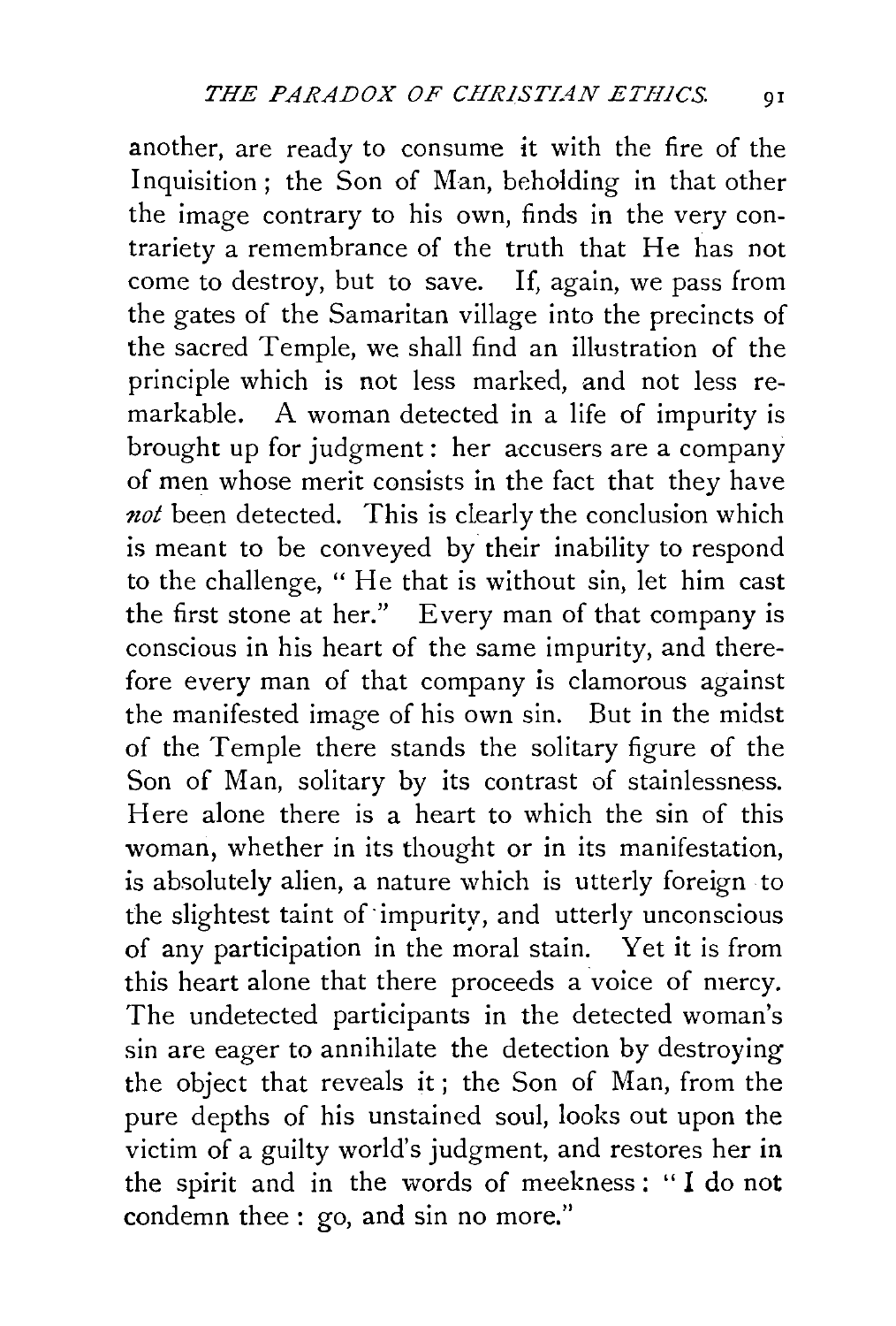We have studied to present these incidents without embellishment or ornament. We have done little more than reproduce in synonymous terms the simple and graphic narratives of the Christian portraiture. The character of that portraiture is indeed so manifest that it speaks for itself better than any apologist can speak for it. And the whole burden of its voice is the delineation in detail of what Paul concentrates in a paradox. That the most self-developed mind is the mind least self-contained, that the purest soul is the soul most forbearing to the impure, that the most spiritual life is everywhere the most sympathetic life, is the burden of the Pauline morality, and the concentrated essence of the Gospel narrative. In the very utterance of this paradox Christianity has overleaped at one bound the limits of Greek individualism, and has placed the goal of human ethics in the relation of man to his fellowmen.

2. But there is another side to the problem, which Christianity has not left untouched, and which in this Sixth Chapter of Galatians St. Paul has not failed to notice. If the religion of Christ is opposed to that Greek individualism which consists in providing entirely for self-interest, it is equally opposed to that Buddhist universalism which consists in losing sight of self-interest altogether. If the Apostle repudiates the notion that man as a moral being should live for himself, he equally repudiates the notion that his moral life for others should be prompted by the desire for self-extinction. On the contrary, he distinctly holds and clearly states that, if the spiritual are the most sympathetic, the sympathetic are, in their turn, the most self-reflective; in other words, that the individual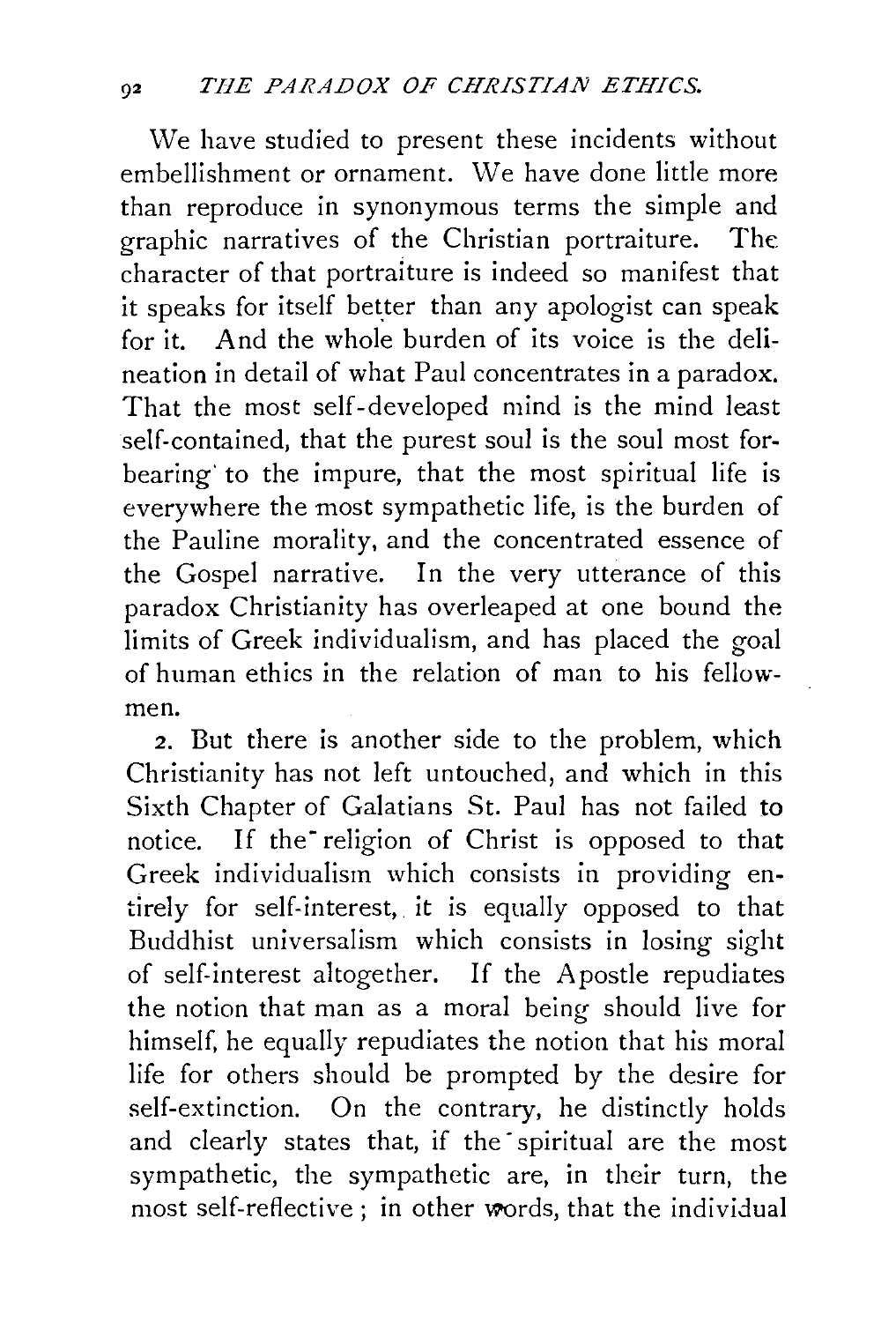truly gains his life in the very process of losing it. " Restore such an one in the spirit of meekness, considering *thyself,* lest thou also be tempted. Let every man prove his own work, and then shall he have rejoicing in himself alone, and not in another." The idea here is that the man who is best able to bear the sins of others is he who is best able to measure his own moral stature ; and for this very reason, that he measures his stature, not by those shortcomings of others which he needs to pardon, but by the exalted height of absolute purity itself. Let us try to enter into the inward process of St. Paul's reasoning; there is always more in the mind than in the actual writing of this Apostle. He asks in effect : What is the reason that men of a low spiritual stature are unable to bear away, or in any measure to condone, the faults of others ? And in effect he answers: Because they rejoice in these faults. They experience a pleasure in the sight of a badness more glaring, or at least more openly manifested, than their own, because in such an open manifestation they seem to find a contrast to themselves. In comparing their own evil with the more patent evil of others, they experience an imitation of the sense of virtue which is all the more pleasant from its novelty; and they are naturally unwilling to throw a veil over that vision of a brother's deformity which enables them in comparison to appropriate to themselves the attribute of beauty. But, says St. Paul: Why adopt such a relative standard of measurement? Why not "prove your own work, and have rejoicing in yourself alone?" At present you are only "rejoicing in another;" you are deriving a base counterfeit of the sense of virtue from comparing your badness with the worse badness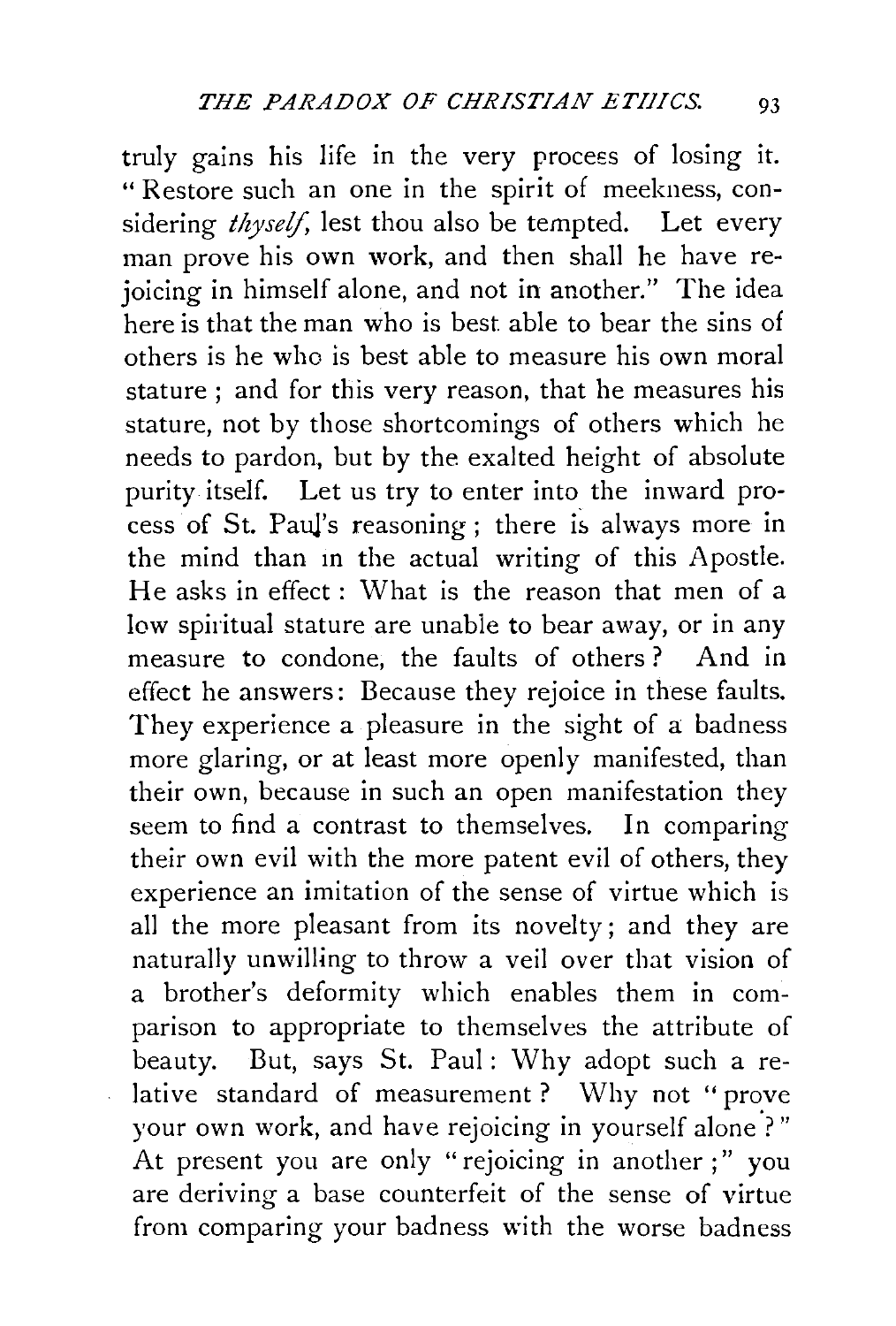of your neighbour. Why not try to get the sense of virtue itself by plunging into the depths of your own consciousness, and bringing up thence the pearls of absolute purity ? You are proud of your lamp because it outshines the neighbouring candle : why not take it into the blaze of sunshine, and measure its power by the light of infinite heaven ? You can then be proud of it for its own sake. By a mere standard of human comparison you may think yourself to be something when you are nothing. "Let a man prove his own work, and then shall he have rejoicing in himself alone, and not in another."

It must be confessed that there is here a fine touch of Pauline irony. The irony lies specially in the word " rejoicing." When a man really proves his own work, what does he prove it to be? Dust and ashes. The most spiritual are the least self-congratulatory. It has been the universal experience of Evangelical Christendom, that those who have exhibited the highest manifestations of the Christian life have been those whose self-estimate was the lowest and the most humble. It has even not unfrequently happened that the men to whom the world pointed as the shining lights in its firmament have precisely at the moment of their shining been most doubtful of their lustre. We can find no more remarkable example of this than that of Paul himself. If there ever was a man whose life was thoroughly harmonized with the Divine life, it was the Apostle of the Gentiles; his whole being was one continuous self-surrender, and no truer epitaph could be written on his memory than those words in which he described his life-long experience: "We are alway delivered unto death." Yet this man, whose life was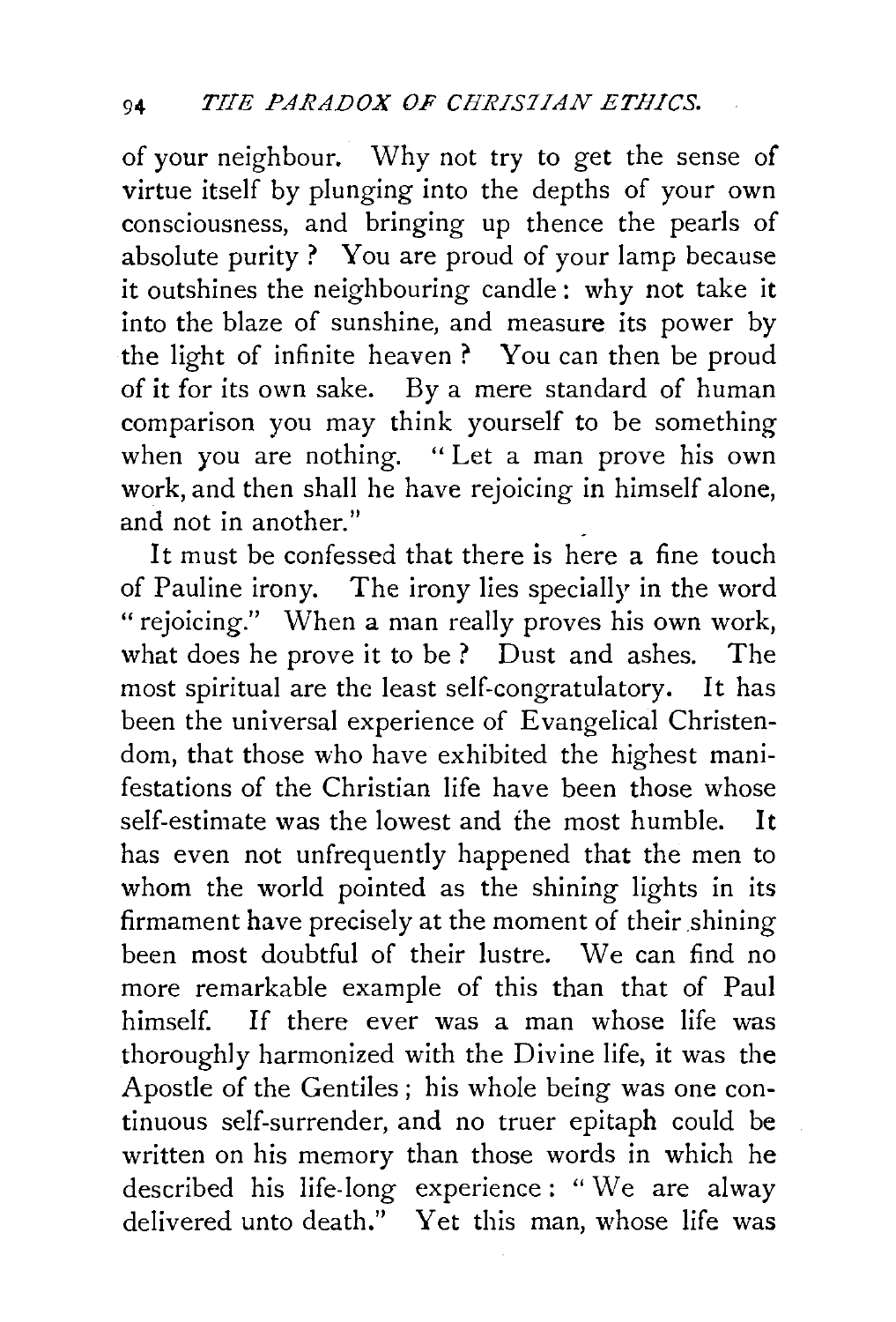so hid with Christ in God, who counted all things but loss for the excellency of Christ's glory, who esteemed all the afflictions of time to be light and momentary when weighed against the vision of union with Christ, is the man who of all others has left on record the profoundest traces of spiritual conflict. At the very moment when he is the greatest living representative of the power of Christianity, he is so unconscious of his power that we find him breaking forth almost into the utterances of despair: " If by any means I might attain unto the resurrection of the dead;" "There is a law in my members warring against the law of my mind;" "The flesh lusteth against the spirit and the spirit against the flesh;" " $\check{\text{I}}$  am unworthy to be called an apostle ;" "Oh! wretched man that I am, who shall deliver me from this body of death?" On a first view such utterances, coming from such a quarter, can be nothing but startling. They strike the superficial mind as the manifestations of a wavering confidence; they are, in truth, the evidences of a very advanced Christianity. The more spiritual a man becomes, the more he becomes subject to a very painful sense of selfcontemplation. As a man whose frame has been subjected to the ravages of a fever never fully realizes these ravages until he has reached the stage of convalescence ; as a man whose mind has been sunk in ignorance never fully realizes that ignorance until he has been confronted by the lamp of knowledge; so the life which has been spent in spiritual darkness can only begin to perceive its darkness when there strikes upon its vision the first rays of morning. So far is the Buddhist from being philosophically correct in holding the goal of spirituality to be the vanquishing of indivi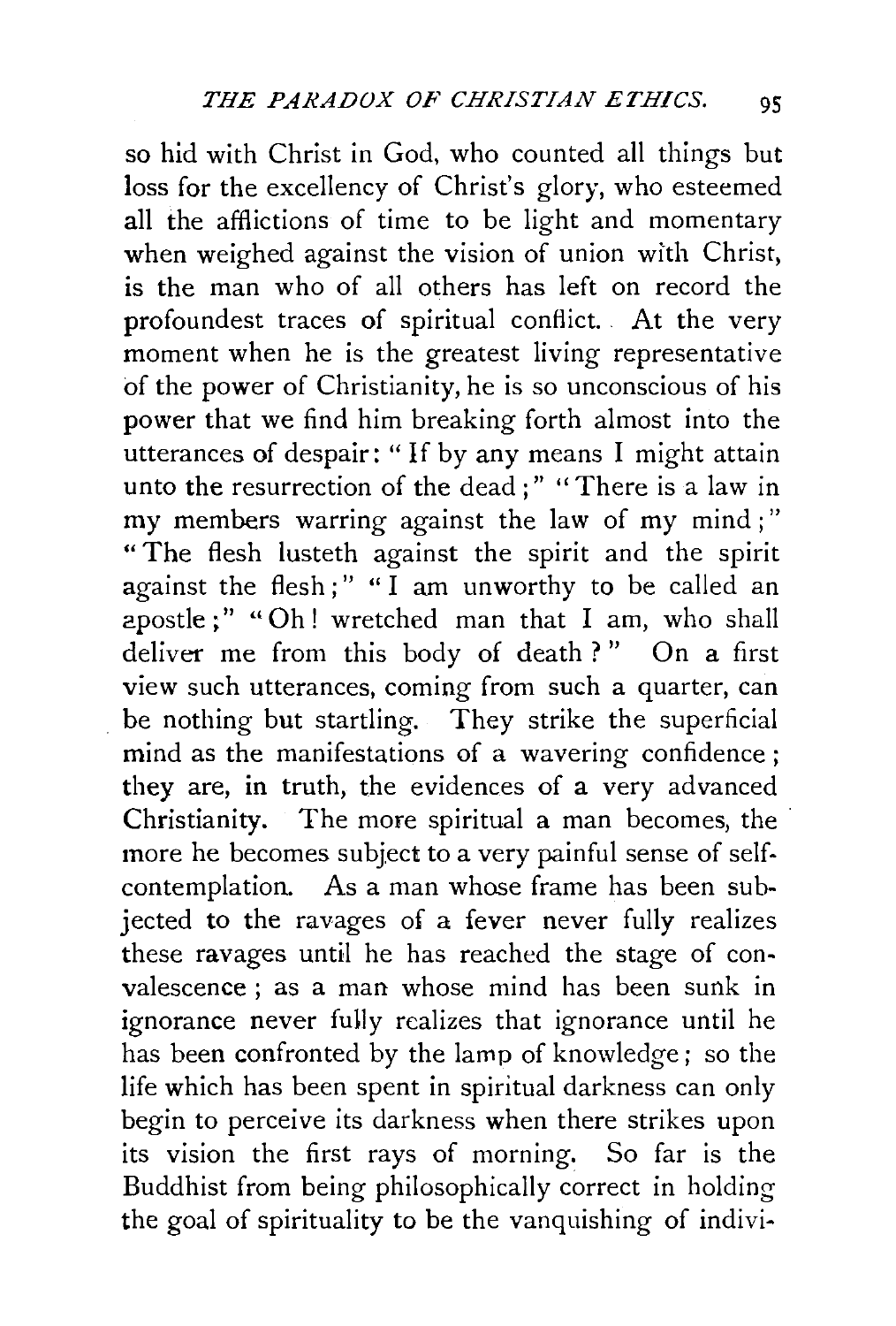dual desire, that the very converse is the philosophical truth. The goal of spirituality is the intensification of individual desire, the awakening of the individual to a deeper and a more painful apprehension of how far he has come short of the infinite glory. Saul of Tarsus, before he has seen the light, is thoroughly self-satisfied; after the straitest sect he has lived a Pharisee; touching the righteousness of the law he feels himself blameless ; he has, in truth, not yet known himself. Saul of Tarsus, after he has seen the light, falls to the earth, crushed by the vision of his own individual darkness, and the more familiarized his eye becomes to the light, the more intense becomes his sense of the darkness; he finds himself in losing sight of his selfishness ; and he finds himself to be sunk in the shadows of death. The most spiritual are the most self-reflective, and the self-reflection is a great pain.

3· Is there any alleviation of this pain? is there any refuge which the individual can find from the oppression of his own individuality? This is the final question suggested by the passage before us, and apparently the final question suggested in the spiritual experience of St. Paul. And he answers it by a final paradox: "Bear ye one another's burdens, for every man shall bear his own burden." The pain of self-reflection can only be removed by sympathy. "You," he says, "have a burden of your own to bear, and a burden which by no possibility can be transferred to another-the burden of individual responsibility. There is a very solemn sense in which you are alone in the universe. You carry about within you something which marks you off from all mankind, which you must bear through life and through death, which no surrounding multitude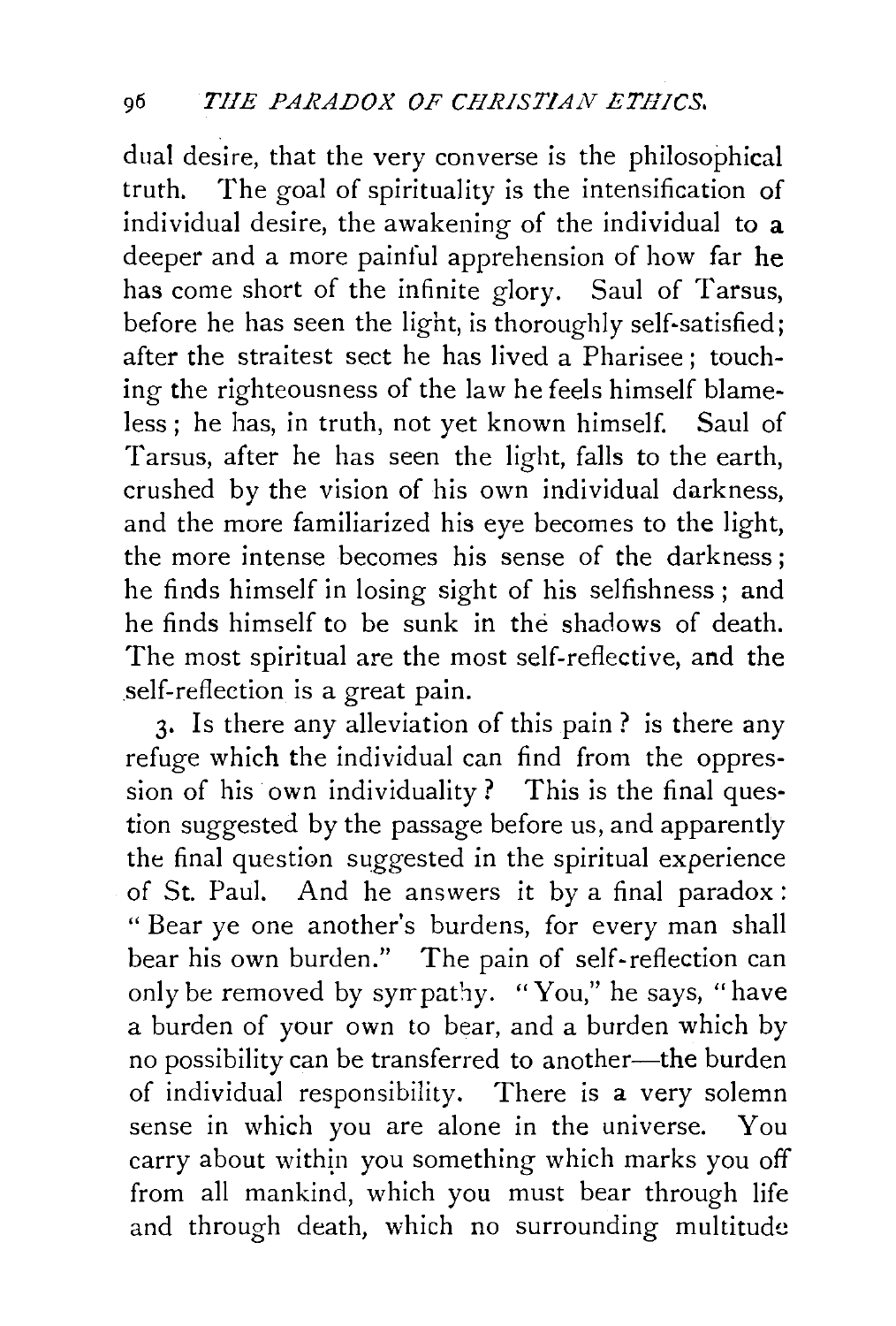can hide, and which no brotherly affection can lighten : it is the weight of having a responsible soul. Beneath that weight you may at times be crushed, and may be disposed to sink under your burden. At such times there remains but one refuge. Remember that the same solemn burden is borne by every man. Try to enter into sympathy with that sense of individual responsibility which is pressing on the lives of those around you. Your personal feeling of that pressure should serve as a gate to your sympathy. Should you succeed in realizing this common care of humanity, should you succeed in entering into sympathy with the moral burden of your brother man, the moral burden of your individual life will in that moment fall from you; in the very act of realizing the bitterness of universal pain, the sting of individual sorrow will cease to wound." Such is the thought in the mind of the Gentile Apostle, and its application to religious life needs no comment. A thousand times, in periods of religious revival or in seasons of mental depression, we are confronted by men professing to have lost sight of the shore to which they steered. They believed themselves to be united to Christ, but a cloud has hid from them the object of their faith. They ask for an evidence of their own steadfastness, for a personal test by which they shall know that they are not castaways ; if possible, for a revivifying of that feeling which once constituted their joy. The answer of St. Paul to such is the answer he gave to his own misgivings, and practically the same answer which the Founder of Christianity gave to the misgivings of his earliest followers—the exhortation to work. " If any man shall do the will, he shall know of the doctrine," is the sublime direction of the Master VOL. X. 2